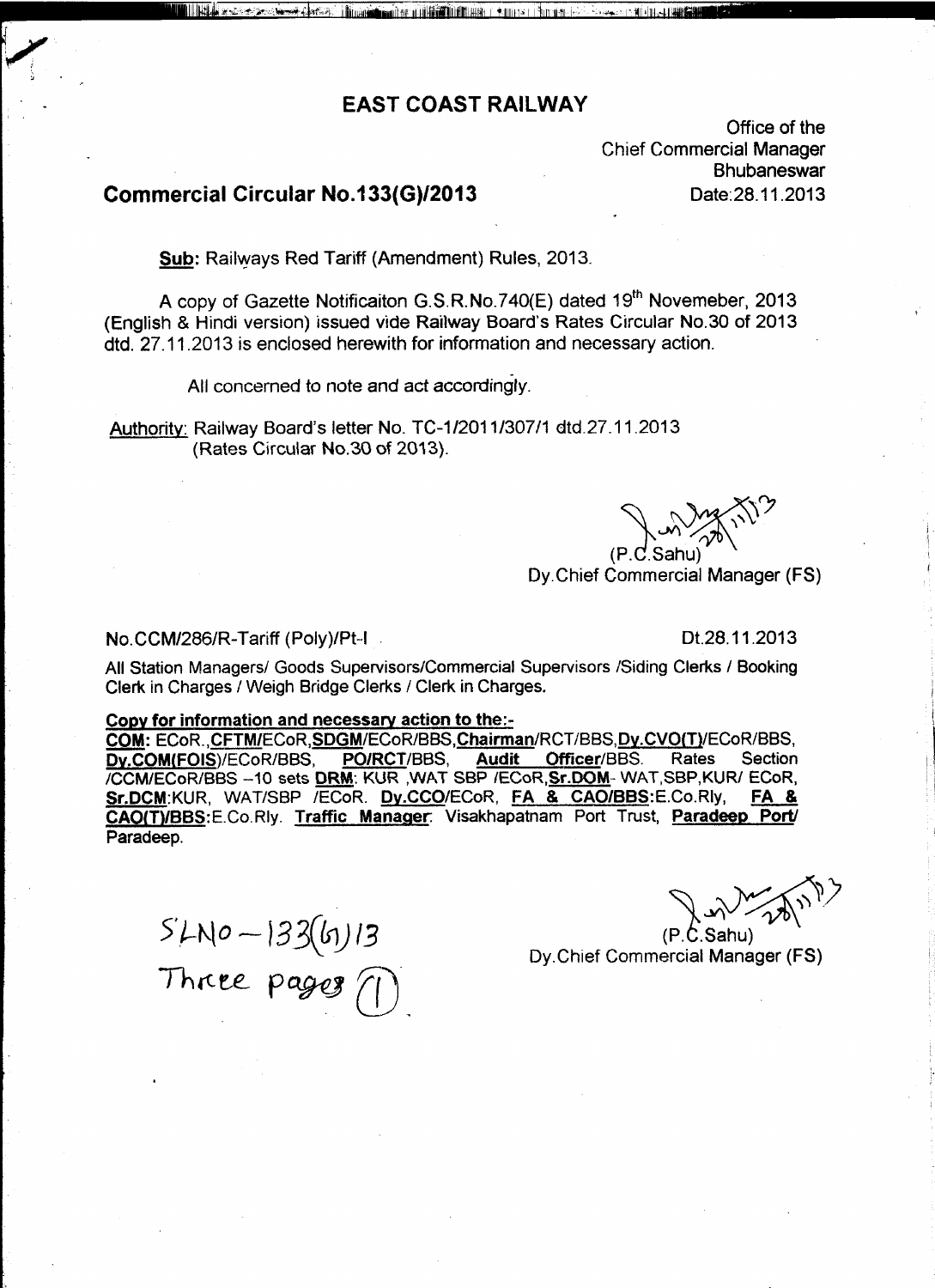

भाग II-खण्ड 3-उप-खण्ड (i) **PART II-Section 3-Sub-section (i)** प्राधिकार से प्रकाशित PUBLISHED BY AUTHORITY

| सं. 567। | नई दिल्ली, मंगलवार, नवम्बर 19, 2013/कार्तिक 28, 1935   |
|----------|--------------------------------------------------------|
| No. 5671 | NEW DELHI, TUESDAY, NOVEMBER 19, 2013/KARTIKA 28, 1935 |

रेल मंत्रालय

(रेलवे बोर्ड)

अधिसूचना

नई दिल्ली, 19 नवम्बर, 2013

सा.का.नि. 740(अ).— केन्द्रीय सरकार, रेल अधिनियम, 1989 (1989 का 24) की धारा 67 और 87 दवारा प्रदत्त शक्तियों का प्रयोग करते हुए, रेल लाल टैरिफ नियम, 2000 का और संशोधन करने के लिए निम्नलिखित नियम बनाती है, अर्थात् : --

(1) इन नियमों का संक्षिप्त नाम रेल लाल टैरिफ (संशोधन) नियम, 2013 है।

(2) ये राजपत्र में प्रकाशन की तारीख को प्रवृत्त होंगे।

 $\mathbf{L}$ 

 $\overline{2}$ 

रेल लाल टैरिफ निमय, 2000 में (जिसे इसमें इसके पश्चात् उक्त नियम कहा गया है),-

(क) उक्त नियमों के नियम, 306 के स्थान पर निम्नलिखित नियम रखा जाएगा, अर्थात्-

रेल से वहन के लिए आशयित पेट्रोलियम और अन्य ज्वलनशील द्रवों के परेषण केवल- $^{\prime}$ 306

- सम्यक रूप से प्राधिकत रेल सेवक दवारा  $(i)$
- रेल परिसर के भीतर ऐसे स्थान या स्थानों पर; और  $(ii)$

ऐसे मामलों को छोड़कर जहां पेट्रोलियम नियम, 2002 के अध्याय IV में यथानिर्दिष्ट अनुमोदित विद्युत के प्रकाश  $(iii)$ का अनन्य रूप से प्रयोग किया जाता है, सूर्योदय और सूर्यास्त के बीच ऐसे समय पर, जो रेल प्रशासन द्वारा इस निमित्ति विनिर्दिष्ट किए जाए, ग्रहण किए जाएंगें "

(ख) उक्त नियम के नियम 313.1 के स्थान पर निम्नलिखित नियम रखा जाएगा , अर्थात् :-

 $S L N 0 - 133 (6) 13$  Three pages

"313.1. लदाई और उतराई का समय: उन मामलों को छोड़कर जहां पेट्रोलियम नियम, 2002 के अध्याय IV में यथानिर्दिष्ट अनुमोदित विद्युत प्रकाश का अनन्य रूप से प्रयोग किया जाता हो तथा लदाई या उतराई के स्थान पर आग अथवा किसी दुर्घटना की दशा में मुख्य विस्फोटक नियंत्रक द्वारा यथा अवधारित संख्या में कार्मिकों सहित पर्याप्त अग्निशमन सुविधाएं तत्काल प्रयोग के लिए तैयार रखी गई हो, पेट्रोलियम और अन्य ज्वलनशील द्रवों लदाई, उतराई तथा उठाई धराई से संबंधित सब सॉक्रयाएं सूर्योदय और सूर्यास्त के बीच को जाएंगी